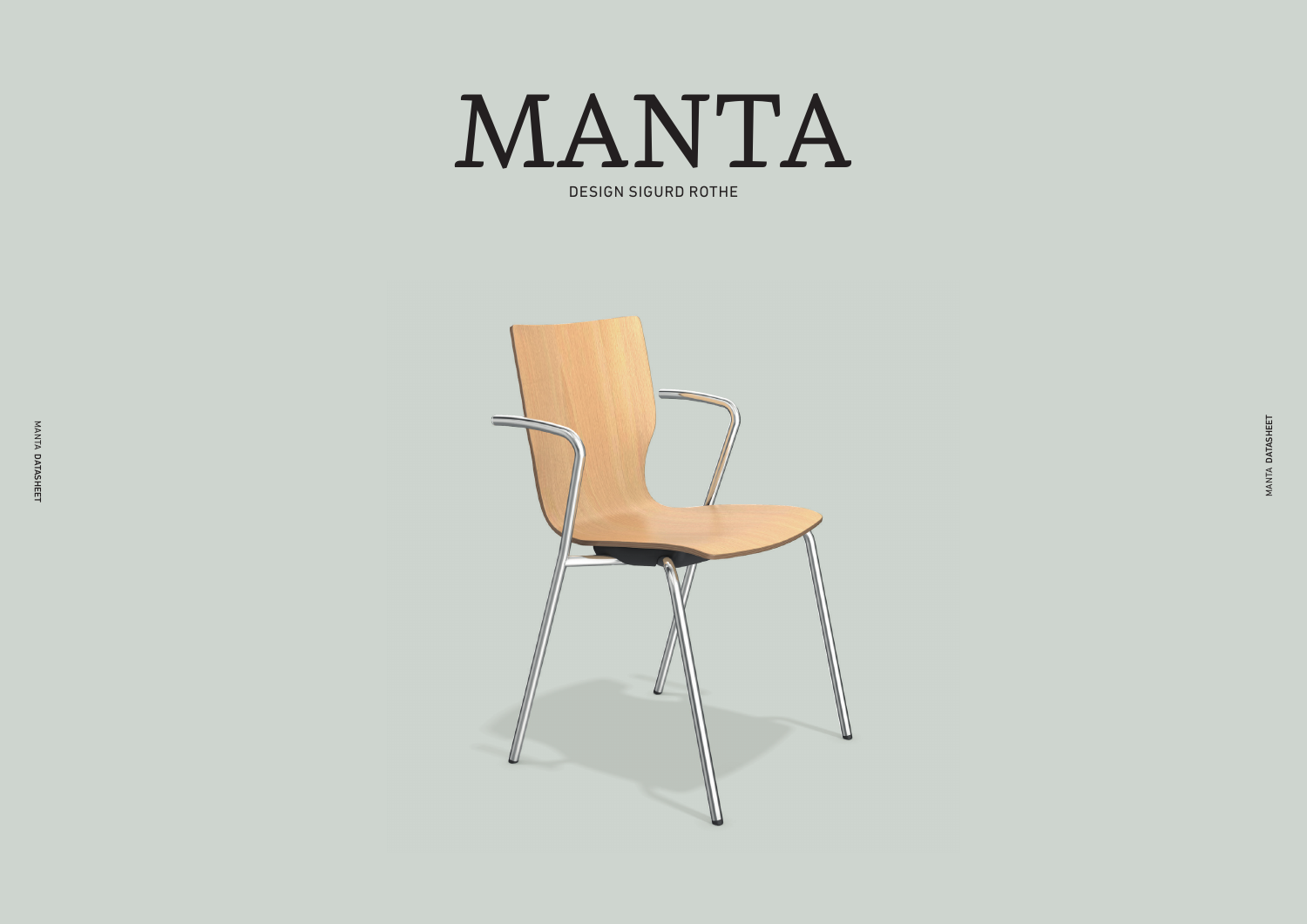MANTA

# UNIQUE BUYING REASONS

> Standard equipped with stacking protection underneath the seat > Stackable up to 12 on a transport dolly > Manta is 100% recyclable after its lifespan > The backrest guarantees good support and excellent seating comfort > A linking system is optionally available > Manta can be fitted with a writing tablet

#### NL

- > Standaard voorzien van stapelbescherming onder de zitting
- > Stapelbaar tot 12 stoelen op een transportwagen
- > Manta is 100% recyclebaar na zijn levenscyclus
- > De rugleuning garandeert een goed zitcomfort en ondersteuning
- > Een stoelkoppeling is optioneel leverbaar
- > Manta kan worden uitgerust met een schrijfplank

#### DE

- > Standard ausgestattet mit Stapelschutz unter dem Sitz
- > Stapelbar bis zu 12 auf einem Transportwagen
- > Manta ist zu 100% recycelbar
- > Die Rückenlehne garantiert die richtige Unterstützung im Rücken und exzellenten Sitzkomfort
- > Eine Stuhlverkettung ist optional möglich
- > Manta kann mit abklappbaren Schreibtablar ausgestattet werden

#### FR

- > Standard équipé d'une protection d'empilage sous le siège
- > Empilable jusqu'à 12 chaises sur son chariot
- > Manta est 100% recyclable
- > Le du dossier garantit un bon soutien et un excellent confort d'assise
- > Un système d'assemblage est proposé en option
- > Manta peut être équipée d'une tablette écritoire
- 



casala<sup>®</sup>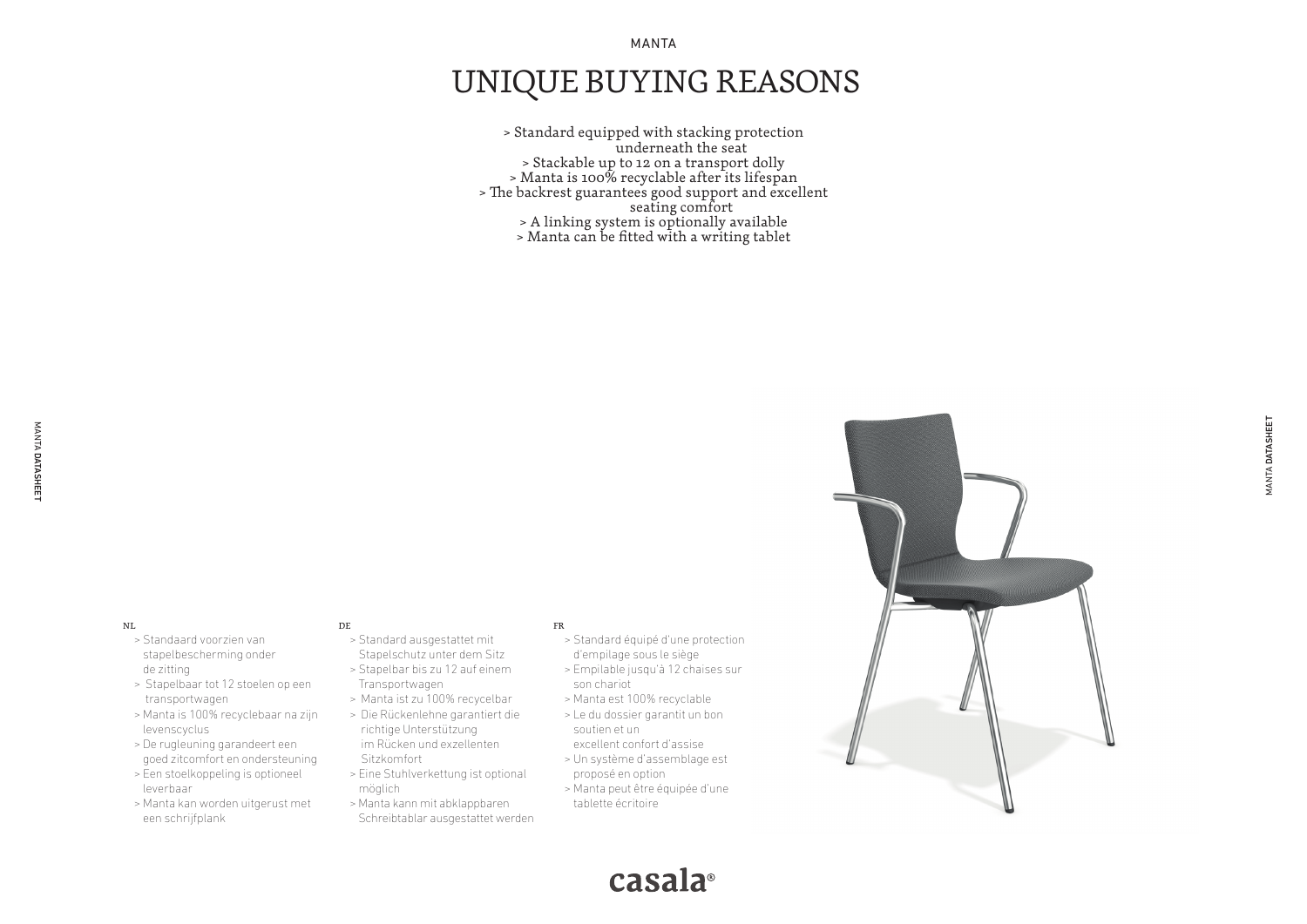MANTA

# PRODUCT REVIEW

MANTA DATASHEET DATASHEET

|  |  | 52% |               |
|--|--|-----|---------------|
|  |  | 46% |               |
|  |  | 2%  |               |
|  |  |     |               |
|  |  |     |               |
|  |  |     | Hout / Holz / |
|  |  |     | Metaal / Meta |
|  |  |     | Kunststof / K |
|  |  |     | Totaal / Gees |

| 52%                                              |          |
|--------------------------------------------------|----------|
| 46%                                              |          |
| 2%                                               |          |
|                                                  |          |
|                                                  |          |
|                                                  |          |
| Hout / Holz / Wood / Bois                        | 2689 gr. |
| Metaal / Metall / Steel / Acier                  | 2352 gr. |
| Kunststof / Kunststoff / Plastic / Polypropylène | 116 gr.  |
| Totaal / Gesamt / Total / Total                  | 5157 gr. |

#### 2991/00

| 51%                                              |          |
|--------------------------------------------------|----------|
| 44%                                              |          |
| 3%                                               |          |
| 2%                                               |          |
|                                                  |          |
| Hout / Holz / Wood / Bois                        | 2689 gr. |
| Metaal / Metall / Steel / Acier                  | 2352 gr. |
| Overig / Übrig / Other / Reste                   | 150 gr.  |
| Kunststof / Kunststoff / Plastic / Polypropylène | 116 gr.  |
| Totaal / Gesamt / Total / Total                  | 5307 gr. |



| 49%                                              |
|--------------------------------------------------|
| 43%                                              |
| 5%                                               |
| 2%                                               |
|                                                  |
| Hout / Holz / Wood / Bois                        |
| Metaal / Metall / Steel / Acier                  |
| Overig / Übrig / Other / Reste                   |
| Kunststof / Kunststoff / Plastic / Polypropylène |
| Totaal / Gesamt / Total / Total                  |
|                                                  |

#### 2993/00

| 48%                                              |          |
|--------------------------------------------------|----------|
| 42%                                              |          |
| 8%                                               |          |
| 2%                                               |          |
|                                                  |          |
| Hout / Holz / Wood / Bois                        | 2689 gr. |
| Metaal / Metall / Steel / Acier                  | 2352 gr. |
| Overig / Übrig / Other / Reste                   | 473 gr.  |
| Kunststof / Kunststoff / Plastic / Polypropylène | 116 gr.  |
| Totaal / Gesamt / Total / Total                  | 5630 gr. |
|                                                  |          |

 $5442$  gr.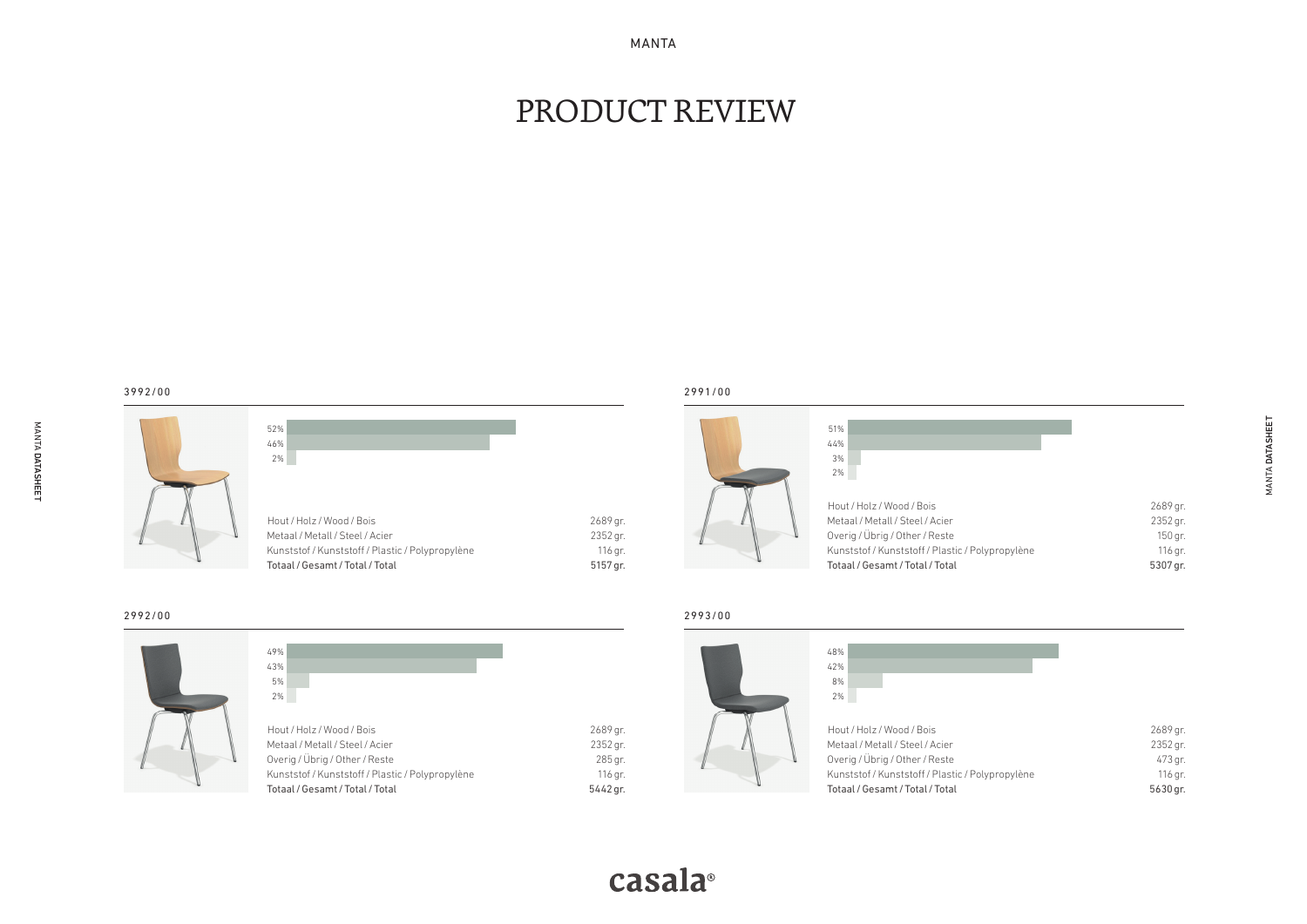MANTA

# PRODUCT REVIEW

MANTA DATASHEET DATASHEET

3992/10

| 52% |                                                                                                                                                     |  |                                             |  |
|-----|-----------------------------------------------------------------------------------------------------------------------------------------------------|--|---------------------------------------------|--|
| 46% |                                                                                                                                                     |  |                                             |  |
| 2%  |                                                                                                                                                     |  |                                             |  |
|     | Hout / Holz / Wood / Bois<br>Metaal / Metall / Steel / Acier<br>Kunststof / Kunststoff / Plastic / Polypropylène<br>Totaal / Gesamt / Total / Total |  | 2689 gr.<br>3309 gr.<br>116 gr.<br>6114 gr. |  |

## 2991/10

| 53%<br>43%<br>2%<br>2%                                                                         |                                   |
|------------------------------------------------------------------------------------------------|-----------------------------------|
| Metaal / Metall / Steel / Acier<br>Hout / Holz / Wood / Bois<br>Overig / Übrig / Other / Reste | 3309 gr.<br>2689 gr.<br>$150$ gr. |
| Kunststof / Kunststoff / Plastic / Polypropylène<br>Totaal / Gesamt / Total / Total            | 116 gr.<br>6264 gr.               |



| 52%                                              |          |
|--------------------------------------------------|----------|
| 42%                                              |          |
| 4%                                               |          |
| 2%                                               |          |
|                                                  |          |
| Metaal / Metall / Steel / Acier                  |          |
|                                                  | 3309 gr. |
| Hout / Holz / Wood / Bois                        | 2689 gr. |
| Overig / Übrig / Other / Reste                   | 285 Gr.  |
| Kunststof / Kunststoff / Plastic / Polypropylène | 116 gr.  |
| Totaal / Gesamt / Total / Total                  | 6399 gr. |
|                                                  |          |

#### 2993/10

6399 gr.

casala<sup>®</sup>

| 50%                                              |          |
|--------------------------------------------------|----------|
| 41%                                              |          |
| 7%                                               |          |
| 2%                                               |          |
|                                                  |          |
| Metaal / Metall / Steel / Acier                  | 3309 gr. |
| Hout / Holz / Wood / Bois                        | 2689 gr. |
| Overig / Übrig / Other / Reste                   | 473 gr.  |
| Kunststof / Kunststoff / Plastic / Polypropylène | 116 gr.  |
| Totaal / Gesamt / Total / Total                  | 6587 gr. |
|                                                  |          |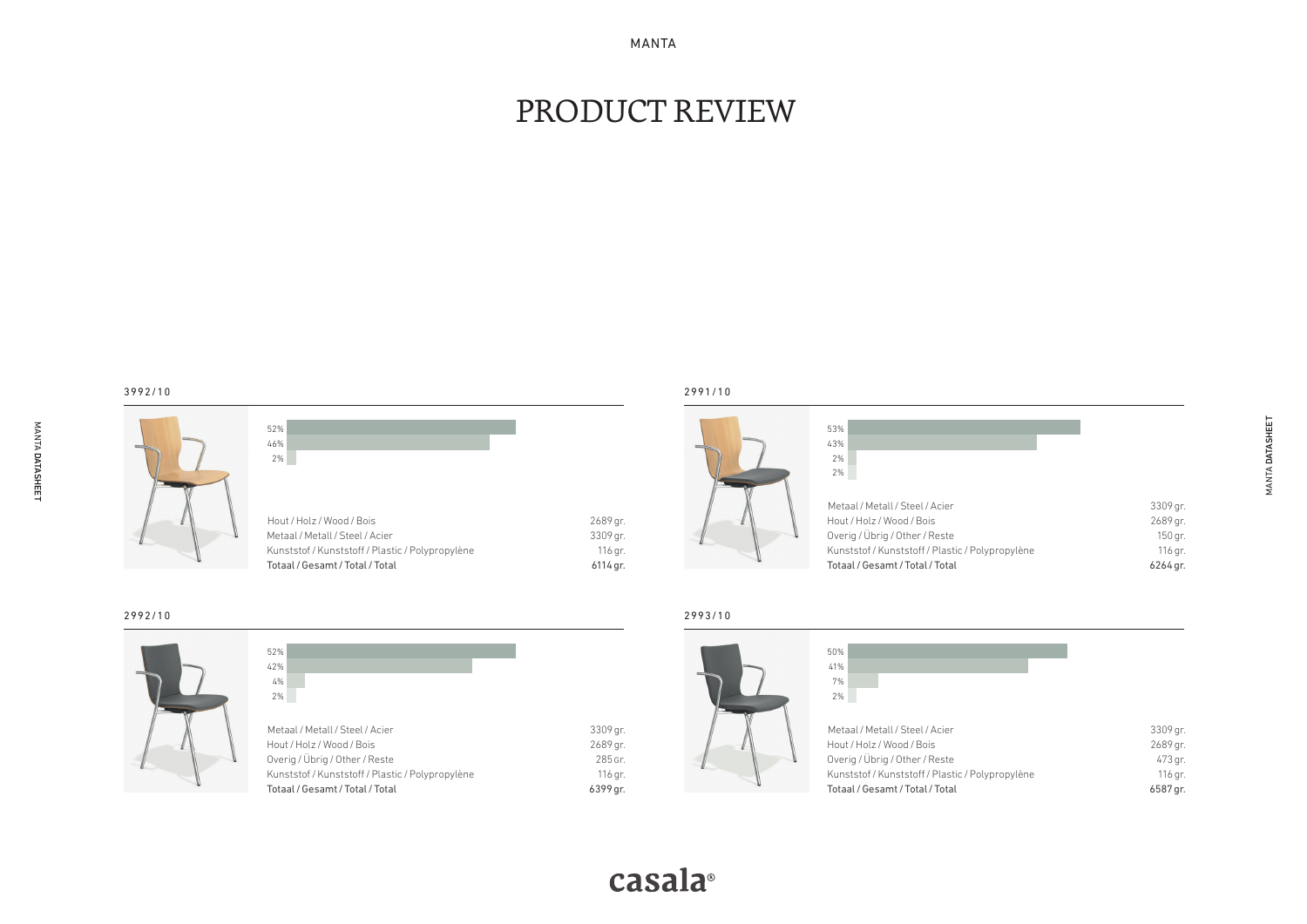# TECHNICAL SPECIFICATIONS

#### UK

#### FRAME

> Tube Ø 20x2mm cold rolled EN10305-3 chrome quality

#### **CONNECTIONS**

> Metal parts connected to frame through MIG/TIG > Seating connected with screws

#### BACK

MANTA MANTA

DATASHEET

DATASHEET

> 11 layers of veneer, glued under high > Vervaardigd van PEFC™ pressure

#### FINISH

- > natural lacquered wood, optional stained
- > (matt) chromed thickness of 20µm - 25µm powdercoating thickness 300µm

#### ARMREST

> Metal, fitted with PU tube

#### GLIDES

> Felt glides (ultrasonically welded) are optional

## FRAME

NL

> Buis Ø 20x2mm koud gewalst EN10305-3 chroomkwaliteit

#### BEVESTIGING

RUG/ZITTING

AFWERKING

ARMLEUNING

slang

GLIJDERS

geperst en verlijmd

een laagdikte 300µm

> Metaaldelen frame verbonden middels lassen (MIG) > Schaal bevestigd met schroeven

goedgekeurd hout, 11 fineerlagen

> Blank gelakt hout, optioneel gebeitst > (Mat) verchroomd met een laagdikte 20µm - 25µm poedercoating met

> Metaal, optioneel afgewerkt met PU

> Optioneel te voorzien van glijders

met aangelaste vilt

#### **SITZSCHALE**

DE

GESTELL:

> Sitz und Rücken als Sitzschale mit 11 Furnierlagen, Hochdruckverleimt

> Rundstahlrohr Ø 20x2mm kalt gewalzter Stahl, nach EN10305-3

> Die Metallteile des Gestells sind nach MIG / TIG verschweißt > Der Sitz ist mit Schrauben befestigt

Verchromungsqualität

**VERBINDUNGEN** 

#### FINISH

- > Holzoberfläche naturfarben lackiert, optional farbig gebeizt > Matt verchromt, Stärke 20µm -
- 25µm pulverbeschichtet mit einer materialstärke von 300µm

#### ARMLEHNGESTÄNGE

> Stahlrohr, optional überzogen mit PU-Schlauch schwarz (Polyurethan)

#### GLEITER

> Standard POM-Kunststoffgleiter, optional Filzgleiter mit aufgeschweißtem Filz

# casala<sup>®</sup>

en option

## CHÂSSIS

FR

> Tube Ø 20x2mm laminé à froid, chrome qualité EN10305-3

#### ASSEMBLAGE

> Parties métalliques assemblées au châssis par MIG/TIG > Assise assemblée par vis

#### COQUE

> 11 couches de placage, collées sous haute pression

#### FINITIONS

- > Hêtre vernis naturel, ou teinté en option
- > chromé, chromé mat, épaisseur 20µm - 25µm, epoxy épaisseur 300µm

#### ACCOUDOIRS

> Métal, poignée en PU en option

#### PATINS

> Patins feutrine (fixés par ultrasons)

#### MANTA